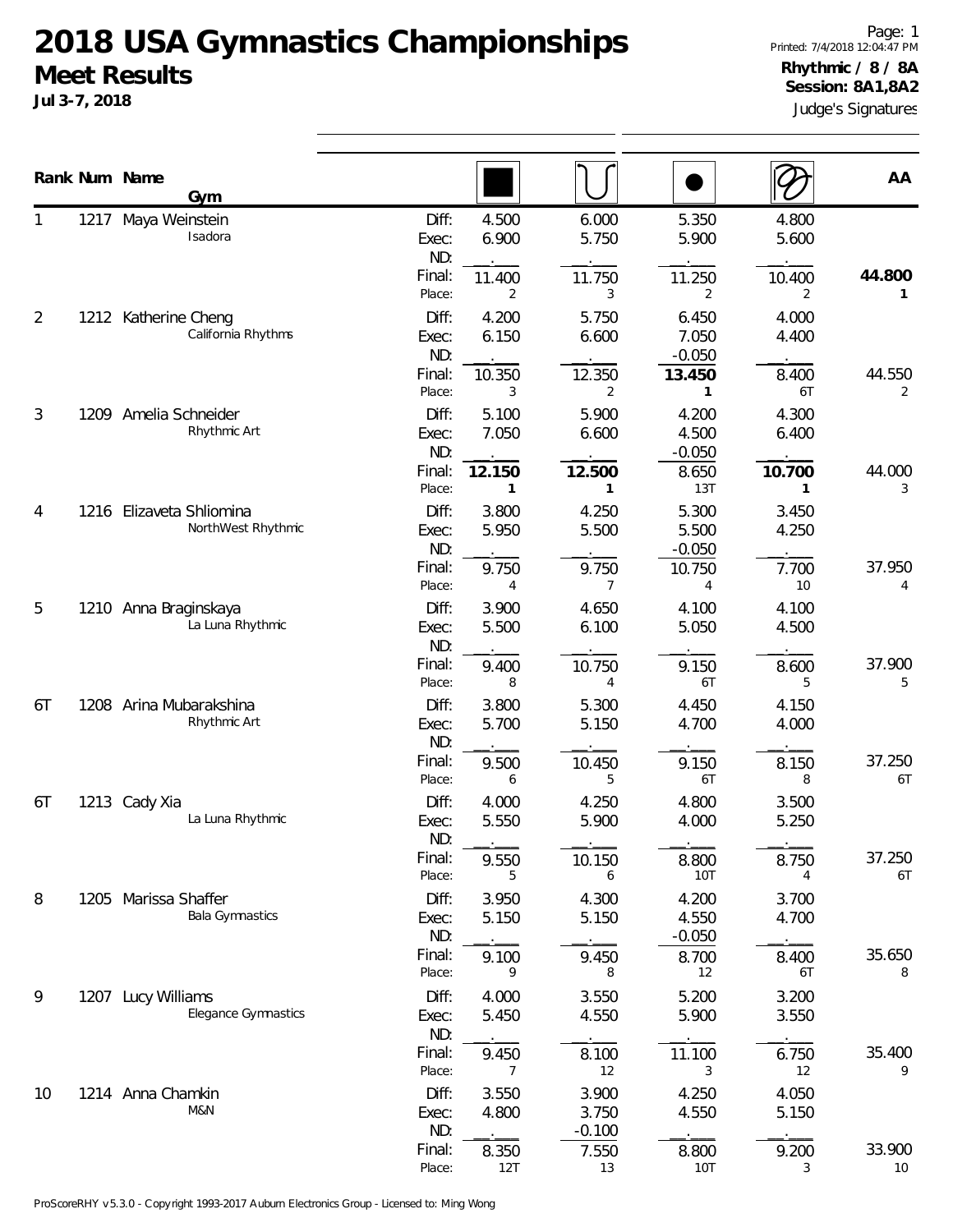|    |      | Rank Num Name<br>Gym                              |                       |                |                             |                              |                | AA           |
|----|------|---------------------------------------------------|-----------------------|----------------|-----------------------------|------------------------------|----------------|--------------|
| 11 | 1204 | Nia Asakawa<br>Nova                               | Diff:<br>Exec:<br>ND: | 3.600<br>4.750 | 3.700<br>5.150              | 5.300<br>4.800               | 3.300<br>3.200 |              |
|    |      |                                                   | Final:<br>Place:      | 8.350<br>12T   | 8.850<br>10                 | 10.100<br>5                  | 6.500<br>14    | 33.800<br>11 |
| 12 | 1215 | Rebekah Vilk<br>Vitrychenko                       | Diff:<br>Exec:<br>ND: | 2.900<br>4.050 | 4.150<br>5.200              | 4.350<br>4.300               | 4.150<br>3.750 |              |
|    |      |                                                   | Final:<br>Place:      | 6.950<br>15    | 9.350<br>9                  | 8.650<br>13T                 | 7.900<br>9     | 32.850<br>12 |
| 13 |      | 1202 Amanda Gow<br><b>Evergreen Rhythmics</b>     | Diff:<br>Exec:<br>ND: | 3.200<br>5.600 | 2.500<br>4.850              | 3.500<br>5.550               | 2.300<br>4.100 |              |
|    |      |                                                   | Final:<br>Place:      | 8.800<br>10    | 7.350<br>14                 | 9.050<br>8T                  | 6.400<br>15    | 31.600<br>13 |
| 14 | 1203 | Maria Lahdensuo<br>Nova                           | Diff:<br>Exec:<br>ND: | 3.400<br>5.050 | 2.700<br>4.600              | 3.550<br>4.250               | 3.400<br>3.250 |              |
|    |      |                                                   | Final:<br>Place:      | 8.450<br>11    | 7.300<br>15                 | 7.800<br>15                  | 6.650<br>13    | 30.200<br>14 |
| 15 | 1211 | Isabella Lozano<br>Texas Rhythmic                 | Diff:<br>Exec:<br>ND: | 3.300<br>4.900 | 3.500<br>3.700<br>$\dot{ }$ | 3.900<br>3.200<br>$\dot{\ }$ | 3.300<br>3.500 |              |
|    |      |                                                   | Final:<br>Place:      | 8.200<br>14    | 7.200<br>16                 | 7.100<br>16                  | 6.800<br>11    | 29.300<br>15 |
| 16 |      | 1206 Angelina Altunyan<br><b>International RG</b> | Diff:<br>Exec:<br>ND: | 2.700<br>3.600 | 3.500<br>5.100              | 3.750<br>5.300               | 2.000<br>1.950 |              |
|    |      |                                                   | Final:<br>Place:      | 6.300<br>16    | 8.600<br>11                 | 9.050<br>8T                  | 3.950<br>16    | 27.900<br>16 |
| 17 | 1201 | Rianna Shankweiler-Mohs<br><b>Rising Stars</b>    | Diff:<br>Exec:<br>ND: | 2.000<br>3.600 | 1.450<br>1.950<br>$-0.200$  | 1.400<br>1.600               | 1.300<br>1.000 |              |
|    |      |                                                   | Final:<br>Place:      | 5.600<br>17    | 3.200<br>17                 | 3.000<br>17                  | 2.300<br>17    | 14.100<br>17 |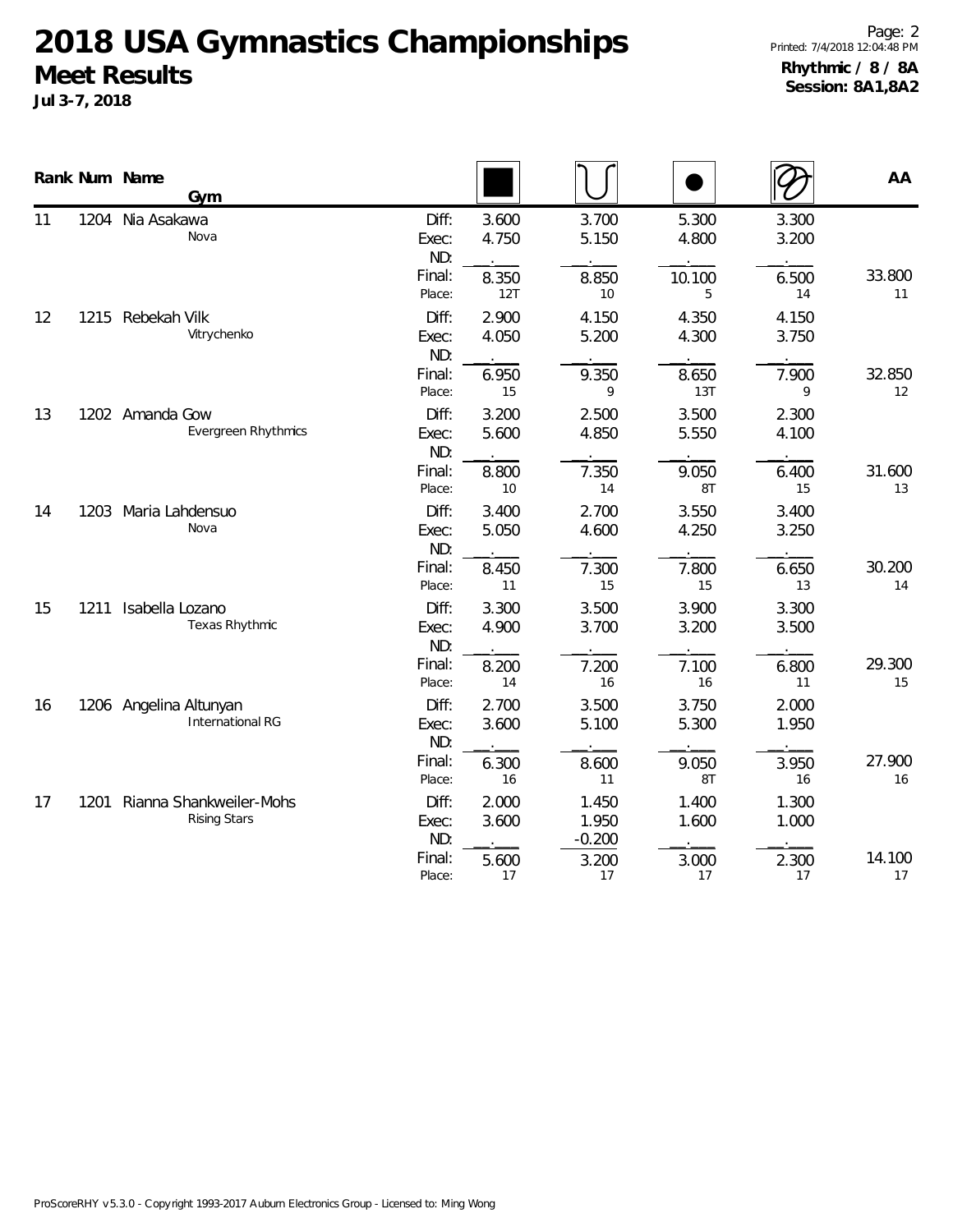**Jul 3-7, 2018**

|                |      | Rank Num Name<br>Gym                           |                                           |                                      |                                            |                                            |                                           | AA                       |
|----------------|------|------------------------------------------------|-------------------------------------------|--------------------------------------|--------------------------------------------|--------------------------------------------|-------------------------------------------|--------------------------|
| 1              |      | 1235 Camiah Kuno<br>Isadora                    | Diff:<br>Exec:<br>ND:<br>Final:<br>Place: | 5.400<br>7.700<br>13.100<br>1        | 6.400<br>6.400<br>12.800<br>2              | 6.100<br>7.200<br>13.300<br>1              | 4.400<br>5.100<br>$-0.050$<br>9.450<br>7  | 48.650<br>1              |
| $\overline{2}$ | 1219 | Sophia Furer<br>Isadora                        | Diff:<br>Exec:<br>ND:<br>Final:           | 5.250<br>6.700<br>$-0.050$<br>11.900 | 5.650<br>6.000<br>11.650                   | 6.100<br>6.200<br>12.300                   | 5.450<br>5.200<br>$-0.100$<br>10.550      | 46.400                   |
| 3              |      | 1234 Ashley Wang<br>Rhythmic Dreams            | Place:<br>Diff:<br>Exec:<br>ND:           | 4<br>5.100<br>6.900                  | 5T<br>5.350<br>6.700                       | 2<br>4.900<br>6.400                        | 3<br>4.800<br>5.500                       | 2                        |
| 4              |      | 1232 Ami Koda<br><b>Integrity Rhythmics</b>    | Final:<br>Place:<br>Diff:<br>Exec:<br>ND: | 12.000<br>3<br>5.300<br>6.850        | 12.050<br>3T<br>5.350<br>6.700             | 11.300<br>4T<br>5.550<br>5.550             | 10.300<br>4<br>4.900<br>5.350             | 45.650<br>3              |
| 5              | 1231 | Mia Bukatar<br>Isadora                         | Final:<br>Place:<br>Diff:                 | 12.150<br>2<br>4.700                 | 12.050<br>3T<br>6.050                      | 11.100<br>6<br>5.800                       | 10.250<br>5<br>3.700                      | 45.550<br>4              |
|                |      |                                                | Exec:<br>ND:<br>Final:<br>Place:          | 6.500<br>$-0.050$<br>11.150<br>6     | 6.950<br>13.000<br>$\mathbf{1}$            | 6.300<br>12.100<br>3                       | 4.000<br>7.700<br>12                      | 43.950<br>5              |
| 6              | 1224 | Daria Karaseva<br>Rhy Academy Marin            | Diff:<br>Exec:<br>ND:<br>Final:<br>Place: | 4.700<br>6.150<br>10.850<br>7        | 4.200<br>6.250<br>$-0.100$<br>10.350<br>7T | 5.000<br>5.650<br>$-0.050$<br>10.600<br>8  | 5.600<br>5.750<br>$-0.050$<br>11.300<br>1 | 43.100<br>6              |
| $\overline{7}$ |      | 1233 Blayzen Carroll<br><b>Bala Gymnastics</b> | Diff:<br>Exec:<br>ND:                     | 4.400<br>5.200                       | 4.700<br>5.650                             | 4.800<br>6.500                             | 5.150<br>5.550                            |                          |
| 8              | 1229 | Jacqueline Karlov<br>Isadora                   | Final:<br>Place:<br>Diff:<br>Exec:        | 9.600<br>12<br>4.000<br>5.200        | 10.350<br>7T<br>5.700<br>5.950             | 11.300<br>4T<br>4.700<br>5.300             | 10.700<br>2<br>5.700<br>4.100             | 41.950<br>$\overline{7}$ |
|                |      |                                                | ND:<br>Final:<br>Place:                   | 9.200<br>13                          | 11.650<br>5T                               | 10.000<br>11                               | 9.800<br>6                                | 40.650<br>8              |
| 9              |      | 1223 Fiona Kim<br>LASG                         | Diff:<br>Exec:<br>ND:<br>Final:<br>Place: | 4.900<br>5.900<br>10.800<br>8        | 4.300<br>5.250<br>9.550<br>11              | 5.000<br>5.900<br>10.900<br>$\overline{7}$ | 2.950<br>4.100<br>7.050<br>15             | 38.300<br>9              |
| 10             |      | 1225 Sofia Dubashinsky<br>Philly Rhythmic      | Diff:<br>Exec:<br>ND:                     | 3.400<br>6.300                       | 3.600<br>6.400                             | 4.700<br>5.650                             | 3.200<br>4.350                            |                          |
|                |      |                                                | Final:<br>Place:                          | 9.700<br>11                          | 10.000<br>10                               | 10.350<br>9                                | 7.550<br>14                               | 37.600<br>10             |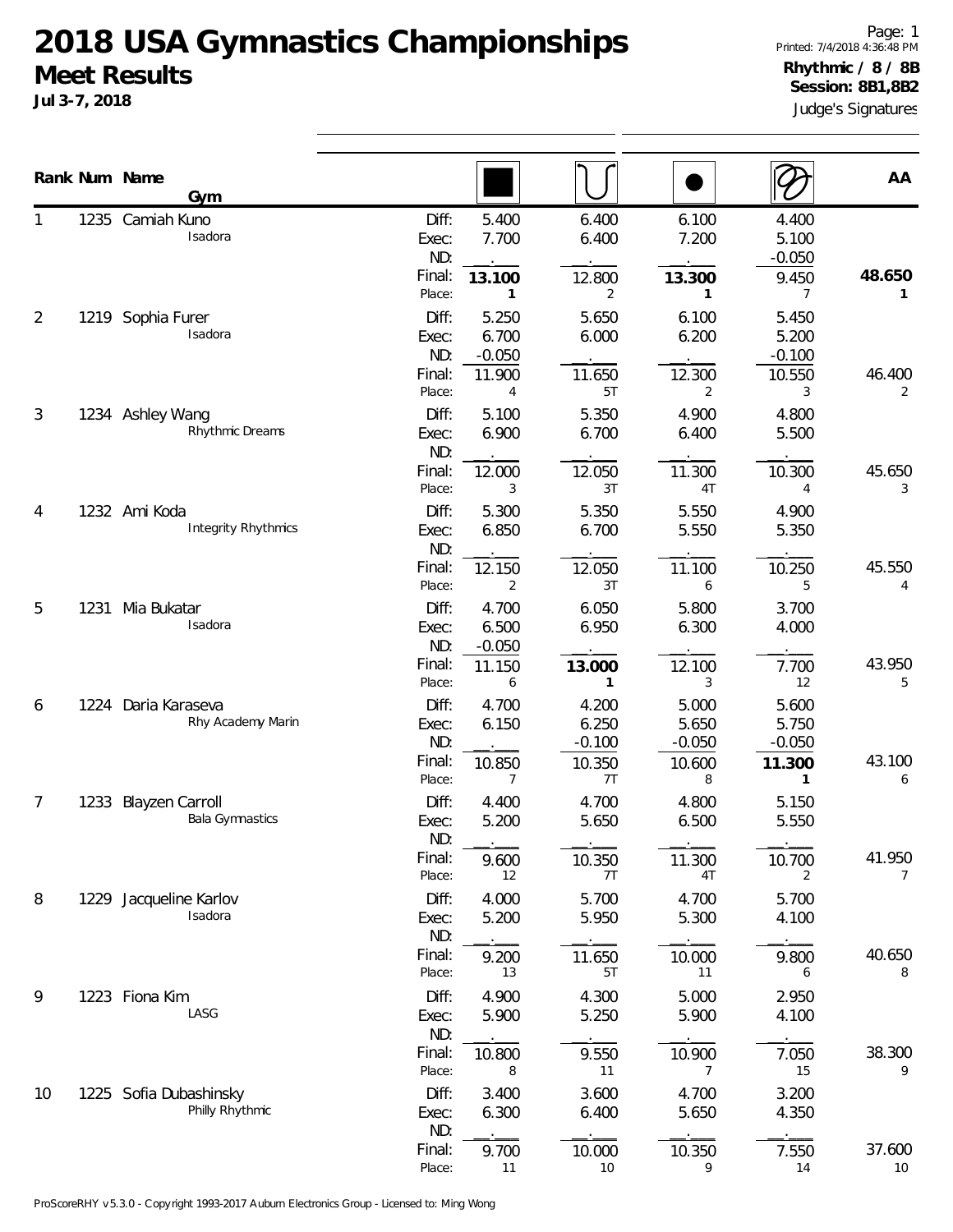**Jul 3-7, 2018**

|    |      | Rank Num Name<br>Gym                          |                                                     |                                       |                                     |                                           |                                           | AA                 |
|----|------|-----------------------------------------------|-----------------------------------------------------|---------------------------------------|-------------------------------------|-------------------------------------------|-------------------------------------------|--------------------|
| 11 |      | 1222 Loraine Perez<br>MG Rhythmic             | Diff:<br>Exec:<br>ND:<br>Final:<br>Place:           | 4.800<br>6.500<br>11.300<br>5         | 3.850<br>4.900<br>8.750<br>13       | 4.150<br>4.200<br>$-0.100$<br>8.250<br>16 | 4.200<br>4.800<br>$-0.150$<br>8.850<br>9  | 37.150<br>11       |
| 12 |      | 1220 Gloria Xing<br>Vitrychenko               | Diff:<br>Exec:<br>ND:<br>Final:<br>Place:           | 4.300<br>5.850<br>10.150<br>10        | 4.300<br>4.400<br>8.700<br>14       | 5.500<br>4.800<br>10.300<br>10            | 3.700<br>4.350<br>$-0.100$<br>7.950<br>11 | 37.100<br>12       |
| 13 |      | 1230 Sabrina Li<br>San Diego Rhythms          | Diff:<br>Exec:<br>ND:<br>Final:<br>Place:           | 4.100<br>6.150<br>10.250<br>9         | 4.700<br>3.000<br>7.700<br>15       | 5.300<br>4.550<br>$-0.050$<br>9.800<br>13 | 4.300<br>4.750<br>9.050<br>8              | 36.800<br>13       |
| 14 | 1227 | Christina Eldamaa<br>Rhythmic Stars           | Diff:<br>Exec:<br>ND:<br>Final:<br>Place:           | 2.800<br>5.100<br>7.900<br>18         | 4.900<br>5.250<br>10.150<br>9       | 4.350<br>4.400<br>8.750<br>14             | 3.900<br>4.300<br>$-0.100$<br>8.100<br>10 | 34.900<br>14       |
| 15 | 1221 | Julia Li<br>Vitrychenko                       | Diff:<br>Exec:<br>ND:<br>Final:<br>Place:           | 2.950<br>5.100<br>8.050<br>17         | 4.800<br>4.450<br>9.250<br>12       | 5.200<br>4.650<br>9.850<br>12             | 3.200<br>1.450<br>$-0.100$<br>4.550<br>18 | 31.700<br>15       |
| 16 |      | 1226 Seanna Qin<br><b>Evergreen Rhythmics</b> | Diff:<br>Exec:<br>ND:<br>Final:<br>Place:           | 3.900<br>5.200<br>9.100<br>14         | 3.900<br>3.250<br>7.150<br>17       | 4.150<br>4.050<br>8.200<br>17             | 3.200<br>3.200<br>6.400<br>16             | 30.850<br>16       |
| 17 |      | 1218 Emilia Baltrukonis<br>Vitrychenko        | Diff:<br>Exec:<br>ND:<br>Final:                     | 3.750<br>4.400<br>8.150               | 3.400<br>2.900<br>6.300             | 4.150<br>4.500<br>8.650                   | 3.550<br>4.100<br>7.650                   | 30.750             |
| 18 |      | 1228 Emily Song<br>Westside                   | Place:<br>Diff:<br>Exec:<br>ND:<br>Final:<br>Place: | 15T<br>3.200<br>4.950<br>8.150<br>15T | 18<br>2.600<br>4.950<br>7.550<br>16 | 15<br>3.000<br>4.850<br>7.850<br>18       | 13<br>2.000<br>3.700<br>5.700<br>17       | 17<br>29.250<br>18 |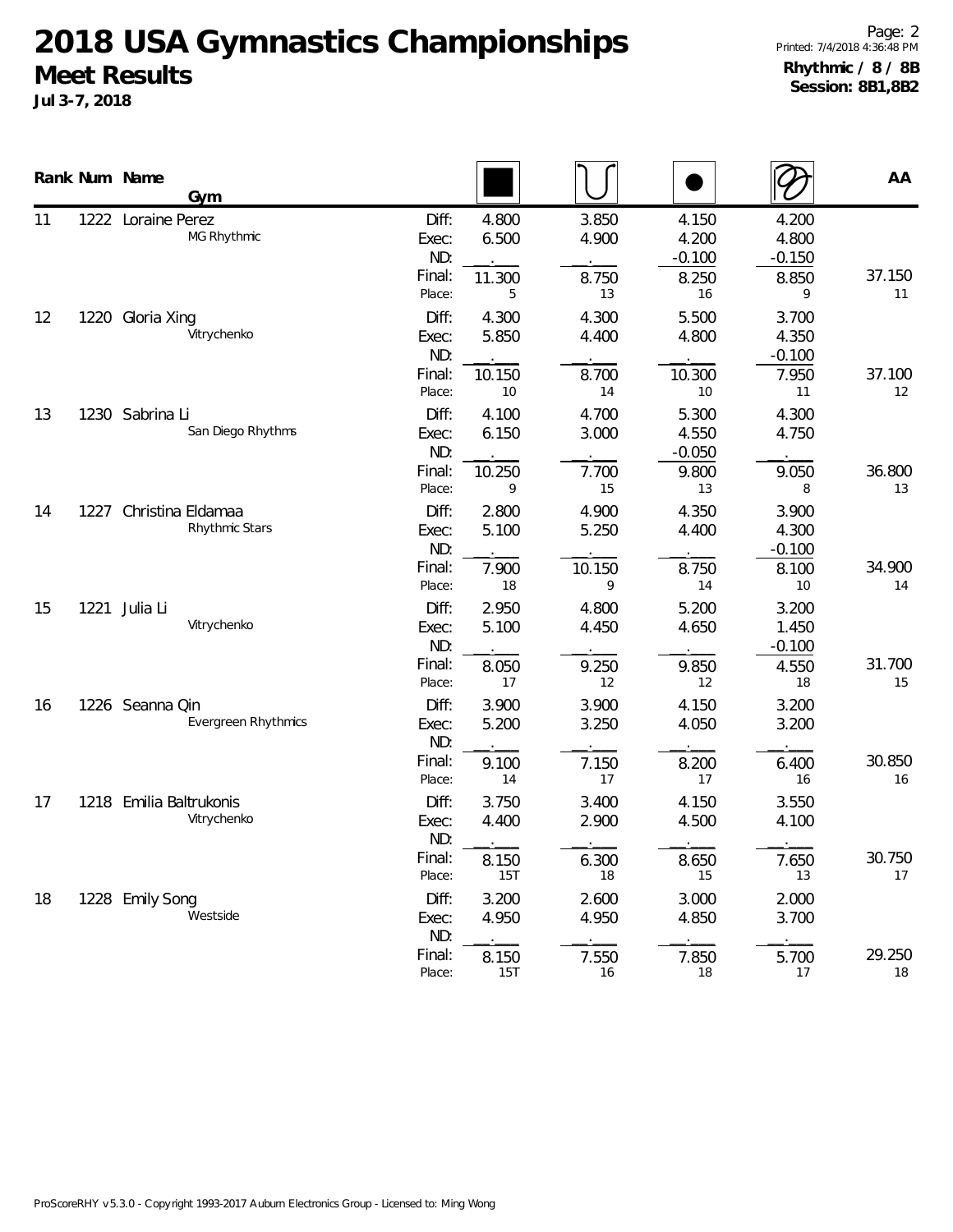**Jul 3-7, 2018**

Judge's Signatures Page: 1 Printed: 7/4/2018 9:19:36 PM **Rhythmic / 8 / 8C Session: 8C1,8C2**

|    |      | Rank Num Name<br>Gym                           |                                                                         |                          |                          |                                      | AA           |
|----|------|------------------------------------------------|-------------------------------------------------------------------------|--------------------------|--------------------------|--------------------------------------|--------------|
|    |      | 1253 Gemma Gow<br>Rhythmic Dreams              | 5.250<br>Diff:<br>7.300<br>Exec:<br>ND:<br>$-0.050$<br>Final:<br>12.500 | 5.350<br>5.900<br>11.250 | 5.800<br>7.400<br>13.200 | 5.950<br>6.050<br>$-0.050$<br>11.950 | 48.900       |
| 2  |      | 1246 Elizabeth Balikian<br>Rhythmic Academy LA | Place:<br>1<br>Diff:<br>4.900<br>Exec:<br>7.100<br>ND:                  | 1<br>5.100<br>5.850      | 1<br>5.900<br>5.250      | 1<br>4.650<br>4.650                  | $\mathbf{1}$ |
|    |      |                                                | Final:<br>12.000<br>Place:<br>2                                         | 10.950<br>2              | 11.150<br>4              | 9.300<br>7                           | 43.400<br>2  |
| 3  | 1251 | Guste Naujokaite<br>Liberty Academy            | Diff:<br>4.700<br>6.500<br>Exec:<br>ND:                                 | 4.700<br>5.500           | 4.900<br>6.550           | 4.800<br>5.600                       |              |
|    |      |                                                | Final:<br>11.200<br>Place:<br>4                                         | 10.200<br>9T             | 11.450<br>2              | 10.400<br>3                          | 43.250<br>3  |
| 4  | 1241 | Roksolana Behen<br>Prima Rhythmic              | Diff:<br>4.400<br>6.650<br>Exec:<br>ND:                                 | 4.550<br>6.050           | 5.400<br>5.650           | 4.600<br>5.750                       |              |
|    |      |                                                | Final:<br>11.050<br>Place:<br>6                                         | 10.600<br>3              | 11.050<br>5              | 10.350<br>4                          | 43.050<br>4  |
| 5  |      | 1254 Megan Chu<br>Emerald City                 | Diff:<br>4.800<br>6.500<br>Exec:<br>ND:                                 | 4.450<br>6.100           | 4.700<br>5.000           | 5.000<br>6.150                       |              |
|    |      |                                                | Final:<br>11.300<br>Place:<br>3<br>Diff:<br>4.300                       | 10.550<br>4<br>4.350     | 9.700<br>13<br>5.450     | 11.150<br>2<br>3.600                 | 42.700<br>5  |
| 6  |      | 1245 Celine Huang<br>Liberty Academy           | 6.250<br>Exec:<br>ND:                                                   | 6.000                    | 5.200                    | 5.400                                |              |
| 7  |      | 1250 Tiziana Greppi                            | Final:<br>10.550<br>Place:<br>7<br>Diff:<br>4.900                       | 10.350<br>7T<br>4.000    | 10.650<br>7<br>3.950     | 9.000<br>8<br>4.450                  | 40.550<br>6  |
|    |      | Miami Gymnastics                               | 6.200<br>Exec:<br>ND:                                                   | 5.450                    | 6.150                    | 5.100                                |              |
| 8  |      | 1248 Lauren Kramer                             | Final:<br>11.100<br>Place:<br>5<br>Diff:<br>4.700                       | 9.450<br>14<br>5.650     | 10.100<br>10<br>5.550    | 9.550<br>6<br>3.900                  | 40.200<br>7  |
|    |      | Emerald City                                   | 5.700<br>Exec:<br>ND:                                                   | 4.400                    | 4.700                    | 4.500                                |              |
| 9  |      | 1238 Elena Chugay                              | Final:<br>10.400<br>Place:<br>8<br>Diff:<br>4.600                       | 10.050<br>11<br>4.500    | 10.250<br>8<br>4.450     | 8.400<br>10<br>4.050                 | 39.100<br>8  |
|    |      | World Rhythmics                                | 5.300<br>Exec:<br>ND:                                                   | 5.850                    | 5.600                    | 4.700                                |              |
| 10 |      | 1243 Eleni Konstantopoulou                     | Final:<br>9.900<br>13<br>Place:<br>Diff:<br>3.300                       | 10.350<br>7T<br>4.400    | 10.050<br>11<br>6.200    | 8.750<br>9<br>4.400                  | 39.050<br>9  |
|    |      | Rhythmic Academy LA                            | 5.600<br>Exec:<br>ND:                                                   | 5.800                    | 5.000                    | 3.000                                |              |
|    |      |                                                | Final:<br>8.900<br>Place:<br>17T                                        | 10.200<br>9T             | 11.200<br>3              | 7.400<br>16T                         | 37.700<br>10 |